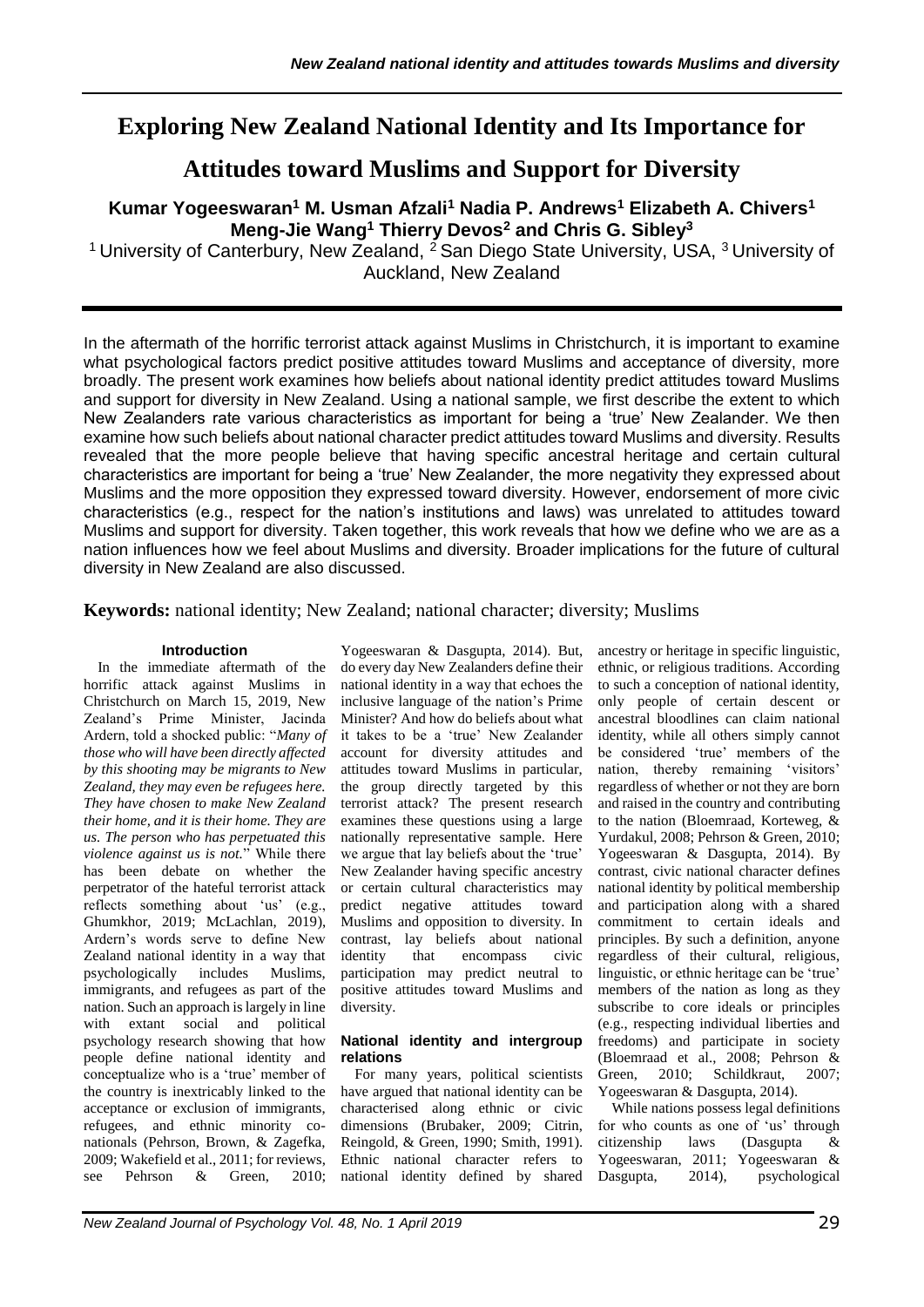conceptions of national identity can include ethnic, civic, or combination of both these conceptions simultaneously. For example, while Americans tend to endorse many civic characteristics of national identity (e.g., the importance of respecting the nation's institutions and laws, freedom of speech, working for the betterment of the country), they sometimes simultaneously show signs of ethnic national character (e.g., emphasising the importance of speaking English, being Christian; (Citrin et al., 1990; Devos & Banaji, 2005; Schildkraut, 2003, 2007). The simultaneous endorsement of both civic and ethnic national characters is further evident when exploring automatic or implicit associations using reaction-time tools alongside more explicit self-report measures as people can consciously endorse inclusive civic characteristics of their national identity, while implicitly or automatically perceiving some groups as more 'authentic' members of the nation than others (for reviews, see Devos & Mohamed, 2014; Yogeeswaran, Devos & Nash, 2016).

Why should we care about people's conceptions of national identity? Extensive research within the social sciences shows that whether people define their national identity in terms of ethnic or civic characteristics has important implications for how we see other groups. For example, Wakefield and colleagues (2011) experimentally tested whether making salient the ethnic or civic aspect of Scottish national identity would differentially impact the inclusion of ethnic minorities and prosocial tendencies. Across three studies, they found that framing Scottish national identity as normatively ethnic led White Scottish participants to be less accepting of criticism about Scotland by a Chinese-Scot (i.e., a Scottish person of Chinese descent), decreased their willingness to include a Chinese-Scot within the national identity, and reduced their willingness to help a Chinese-Scot person in need, all relative to those in a control condition. By contrast, when Scottish national identity was framed as normatively civic in nature, White Scots were more willing to accept a Chinese-Scot's criticism of Scotland, more willing to include such an ethnic minority within the national identity, and increased their willingness to help a Chinese-Scot target who was in need, all relative to controls.

Similarly, in research from the USA, exposing participants to biographical

descriptions of Asian Americans and Hispanic Americans who work for the betterment of the country (thereby highlighting their fit with civic national character) increased the explicit and implicit inclusion of both Asian and Hispanic Americans within the national identity (Yogeeswaran, Dasgupta, & Gomez, 2012). However, making salient the ethnic identification of Asian Americans and Hispanic Americans (thereby highlighting the lack of fit with ethnic national character) decreased explicit and implicit inclusion of these groups within the national identity (Yogeeswaran et al., 2012). Taken together, even ethnic minorities who are born and raised in the country, but of specific ethnic heritage, can be excluded from the national identity based on how the national identity is defined.

The distinction between ethnic and civic national identity has also been important in explaining how identification with the nation can have diverging implications on attitudes toward newer groups. For example, Pehrson, Vignoles, and Brown (2009) used data from 31 countries to show that the strength of national identification among majority group members predicts anti-immigrant sentiments, but only in countries where people define their national identity in terms of ethnic characteristics, and not in those nations with a more civic national identity. Data such as these highlight the importance of better understanding lay definitions of national identity and their implications for attitudes toward minorities and immigrants. In fact, going beyond the specific framing of national identity as ethnic-civic, Smeekes, Verkuyten, and Poppe (2011) revealed that making the Christian roots of the Netherlands salient increased opposition to Muslim expressive rights among Dutch participants that were both high and low in national identification relative to a control condition. However, making the humanistic and tolerant history of the Netherlands salient led Dutch participants who were weakly identified with the country to show greater acceptance of Muslim expressive rights relative to those highly identified with the country.

While much psychological research has been done on national identity in other parts of the world, there is limited work on how people define New Zealand national character (see Sibley, Hoverd, & Liu, 2011; Sibley & Liu, 2007) and whether these beliefs predict attitudes toward minority groups and diversity. Therefore, the present work examines two important research questions: (1) to what extent do New Zealanders rate various ethnic and civic characteristics as defining of New Zealand national identity?; and (2) to what extent do people's beliefs about what it means to be a 'true' New Zealander predict attitudes toward Muslims and support (versus opposition) for diversity? Here we specifically focus on attitudes toward Muslims as it is important to understand how everyday beliefs about national identity can contribute to prejudice toward this group in the aftermath of the horrific terrorist attack of March 15, 2019.

# **METHOD**

# *Sampling Procedure*

The current study utilised data from Time 7 of the New Zealand Attitudes and Values Study (NZAVS). The NZAVS, which began in 2009, is a longitudinal national probability study that investigates social attitudes, personality, values, among other factors. The Time 7 data were collected in 2015. Sampling occurred by randomly selecting individuals from the New Zealand Electoral Roll who were over the age of 18 years. Participants drawn from the New Zealand Electoral Roll are New Zealand citizens and permanent residents who are eligible to vote. A copy of the questionnaire was posted to participants, and a second postal follow-up was sent two months later. Participants were invited to complete an online version of the questionnaire if they provided an email address. A prize draw was offered to participants for their participation in the study (see Sibley, 2018, for further details about sampling).

# *Participants*

The Time 7 (2015) NZAVS data contained responses from 13,944 participants. In total, 13,794 participants provided responses to the relevant measures and were therefore included in the current analysis. The mean age of participants was 50.80 years (*SD =* 13.89), with  $62.7\%$  identifying as female and 37.3% identifying as male. Of these participants, 80.3% identified as New Zealand European, 12.2% identified as Māori, 2.6% identified as Pasifika, and 2.5% identified as being of Asian descent.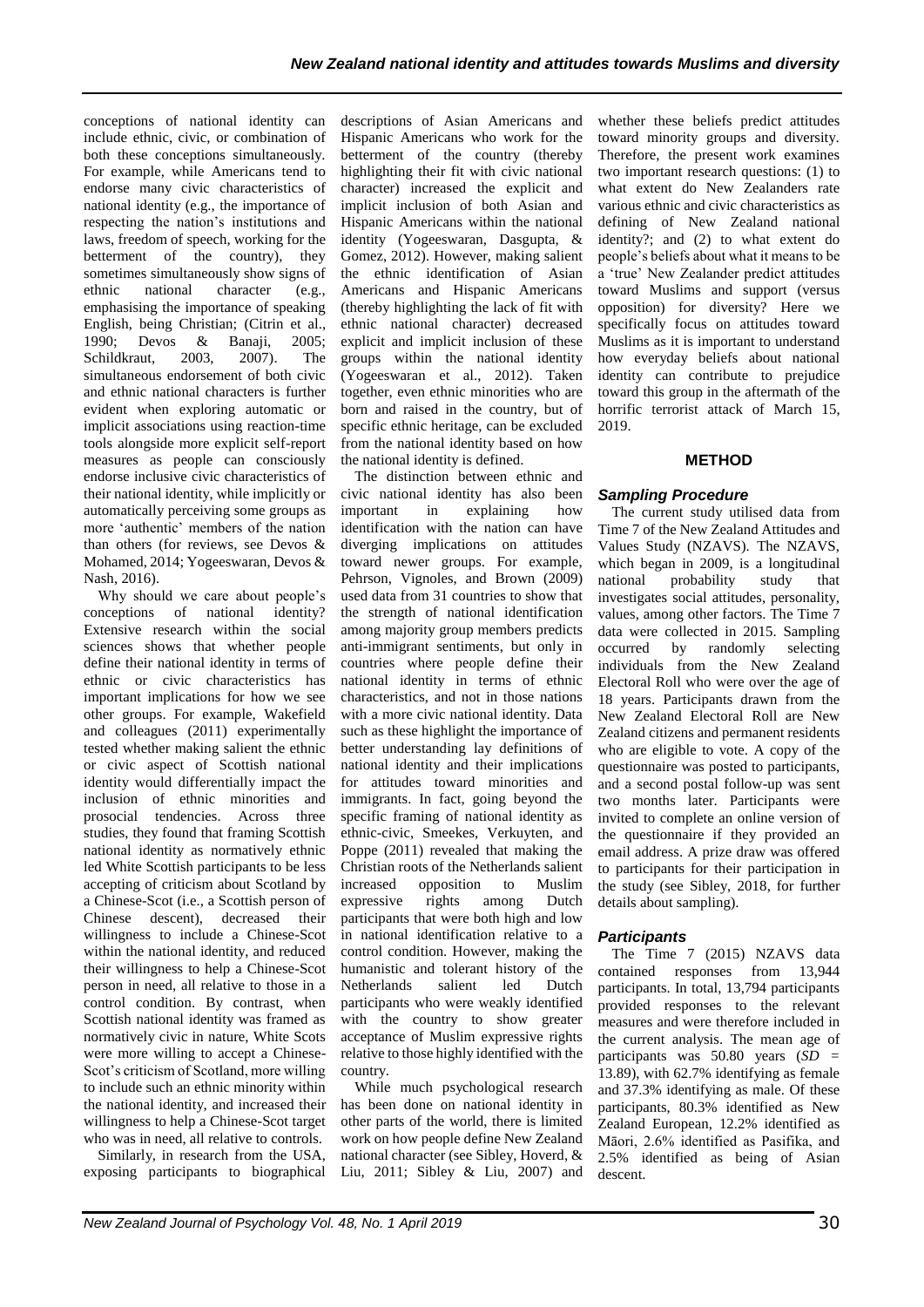### *Measures* **Demographics**

Participants provided answers to a range of demographic variables such as gender, age, religiosity, household income, whether they lived in an urban/rural area, relationship status, parental status, level of education, and employment status. Neighbourhood deprivation was measured on a scale of 1 (most impoverished) to 10 (most affluent), using the NZ Deprivation Index 2013 (Atkinson, Salmond, & Campton, 2014).

#### **Political Orientation**

Participants also completed a oneitem measure from Jost (2006), asking them to rate how politically left-wing versus right-wing they saw themselves as being. This item was rated on a 7-point scale which ranged from 1 (extremely left-wing) to 7 (extremely right-wing). This variable was included as a control variable similar to the demographic factors above.

#### **National Character**

Participants completed four items which asked them about whether there are certain qualities that make someone a 'true' New Zealander. These items were adapted from Citrin et al. (1990) and asked participants to rate how important they thought each quality was for being a 'true' New Zealander. The items were: (a) "To have New Zealand citizenship", (b) "To respect New Zealand's political institutions and laws", (c) "To be able to speak English", and (d) "To have Māori or European ancestry". While the first two items relate to civic national character, the latter two relate to ethnic national character. However, as the internal consistency of the two ethnic and civic national character items was too low to justify combining the items into composite measures ( $\alpha$ s < .46), we examined these four items independently. These items were rated on a 7-point scale which ranged from 1 (not important) to 7 (very important), with a mid-point of 4 (somewhat important).

#### **Warmth toward Muslims**

Participants completed attitude ratings modelled on affect thermometer items included in United States National Election Study. These items asked participants to rate their feelings of warmth toward Muslims on scales ranging from 1 (feel least warm toward this group) to 7 (feel most warm toward this group), with 4 indicating neutral feelings toward the group.

#### **Diversity attitudes**

Participants completed three items ( $\alpha$  = .75) which assessed diversity attitudes, taken from Breugelmans and van de Vijver (2004). Participants were asked to indicate how strongly they agreed or disagreed with three items: "The unity of NZ is weakened by too many immigrants" (reverse-coded), "I feel at ease when I am in a city district in NZ with many immigrants," and "There are too many immigrants living in NZ" (reverse-coded). The items were rated from 1 (strongly disagree) to 7 (strongly agree). Larger numbers indicate more support for diversity, while smaller numbers indicate opposition to the same.

#### **RESULTS Descriptive Analyses:**

We first descriptively examined participants' ratings of the importance of each of the national character items (see Figures 1a-1d for details). As evident in Figures 1a-1d, nearly 90% of New Zealanders believed having New Zealand citizenship was somewhat to very important for someone to be considered a 'true' New Zealander (i.e., responded 4 or above on the measure;  $M = 5.64$ ,  $SD =$ 1.63). Similarly, approximately 92% thought that being able to speak English was somewhat to very important for someone to be considered a 'true' New Zealander ( $M = 5.76$ ,  $SD = 1.45$ ), and more than 97% reported that respecting New Zealand's political institutions and laws was somewhat to very important for someone to be considered a 'true' New Zealander ( $M = 6.22$ ,  $SD = 1.10$ ). Finally, approximately 35% of New Zealanders reported that having Māori or European

ancestry was somewhat to very important for one to be considered a 'true' New Zealander ( $M = 2.80$ ,  $SD = 1.89$ ).

#### **Warmth toward Muslims, and Support for Diversity**

Multiple regression analyses were conducted to examine how different beliefs about what it takes to make someone a 'true' New Zealander predicted attitudes toward Muslims, and support for diversity, while controlling for a number of important demographic factors and even participant's political orientation (see Table 1 for full model). After adjusting for these factors in our model, results revealed that the more people believed that being able to speak English was important to be considered a 'true' New Zealander, the less warmth they reported towards Muslims,  $B = -$ .194,  $SE = .010$ ,  $p < .001$ , and the less they supported diversity,  $B = -.230$ ,  $SE =$ .009,  $p < .001$ . Similarly, the more participants believed that having Māori or European ancestry was important for someone to be considered a 'true' New Zealander, the less warmth they reported towards Muslims,  $B = -.111$ ,  $SE = .009$ , *p* < .001, and the less they supported diversity,  $B = -.243$ ,  $SE = .008$ ,  $p < .001$ . On the other hand, believing that having New Zealand citizenship was important to be a 'true' New Zealander did not predict warmth toward Muslims, *B* = .002, *SE* = .009, *p* = .85, nor support for diversity,  $B < .001$ ,  $SE = .008$ ,  $p = .997$ . However, believing that respect for New Zealand's political institutions and laws was important for being a 'true' New Zealander predicted a relatively minor increase in warmth toward Muslims, *B* = .024,  $SE = .009$ ,  $p = .008$ , and a slight increase in support for diversity,  $B =$ .025,  $SE = .008$ ,  $p = .003$ . Collectively, this regression model accounted for 13.2% of the variance in warmth towards Muslims,  $(R^2 = .132)$ , and 27.3% of the variance in support for diversity  $(R^2 =$ .273), with the four national character items alone accounting for 8.8% of the variance in warmth toward Muslims ( $R^2$  $= .088$ ), and 20.6% of the variance in support for diversity  $(R^2 = .206)$ .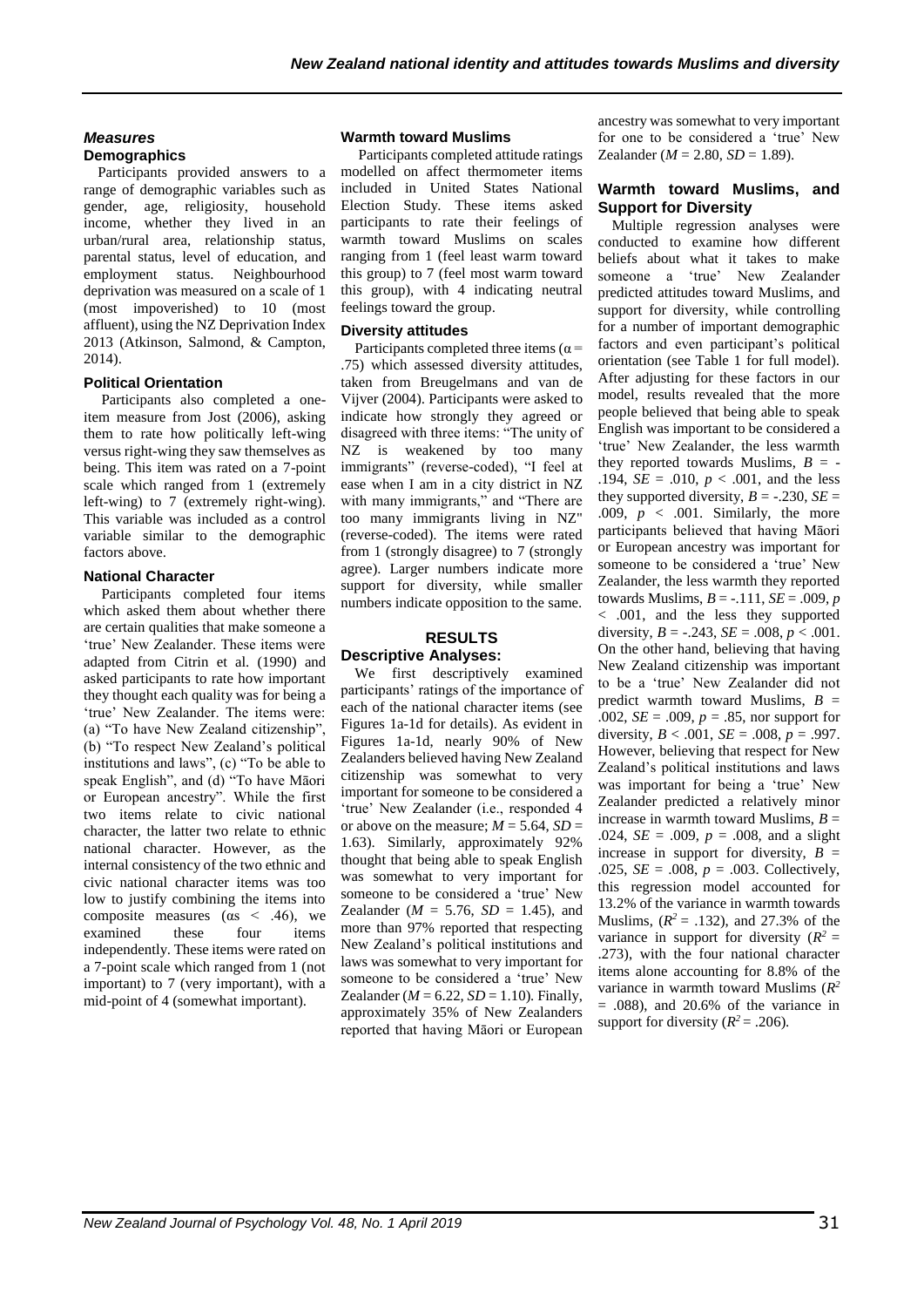

**Figures 1a-1d.** The figures presented display the distribution of responses as percentages from participants when asked how important do they personally think the following qualities are for being a true New Zealander, where 1 = not important,  $4 =$  somewhat important, and  $7 =$  very important.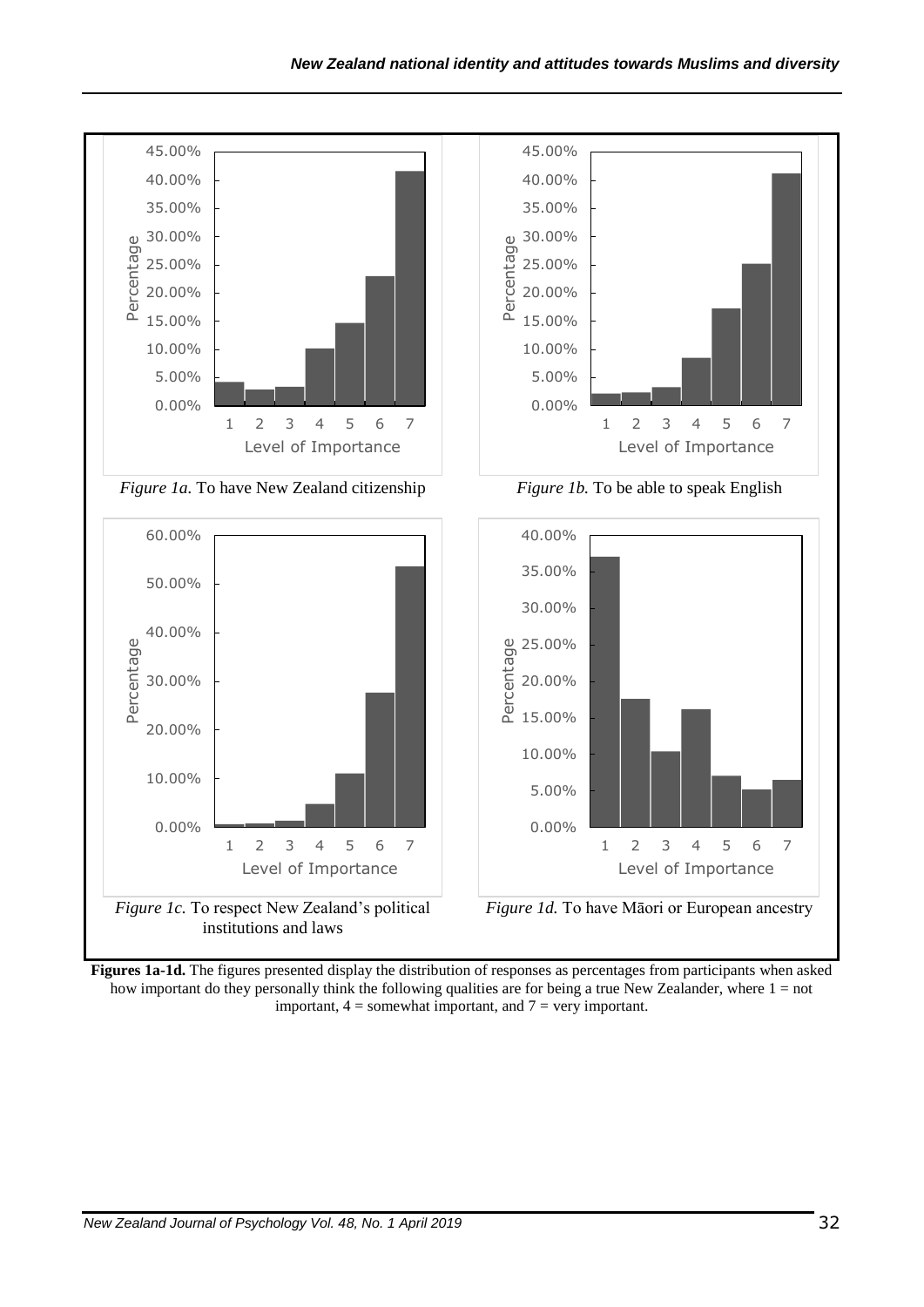|                                    | Warmth towards Muslims |         |                  | <b>Support for Diversity</b> |         |         |
|------------------------------------|------------------------|---------|------------------|------------------------------|---------|---------|
|                                    | $\boldsymbol{b}$       | (SE)    | $\boldsymbol{v}$ | $\boldsymbol{b}$             | (SE)    | D       |
| To have NZ Citizenship             | 0.002                  | (0.009) | .849             | < 0.001                      | (0.008) | 0.997   |
| To be able to Speak English        | $-0.194$               | (0.010) | < 0.001          | $-0.230$                     | (0.009) | < 0.00  |
| To Respect NZ's Political          | 0.024                  | (0.009) | 0.008            | 0.025                        | (0.008) | 0.003   |
| <b>Institutions and Laws</b>       |                        |         |                  |                              |         |         |
| To have Māori or European          | $-0.111$               | (0.009) | < .001           | $-0.243$                     | (0.008) | < .001  |
| Ancestry                           |                        |         |                  |                              |         |         |
| Gender <sup>a</sup>                | $-0.071$               | (0.008) | < 0.001          | $-0.061$                     | (0.007) | < .001  |
| Age                                | $-0.051$               | (0.010) | < 0.001          | 0.036                        | (0.009) | < 0.00  |
| Household Income                   | 0.004                  | (0.010) | 0.703            | 0.041                        | (0.009) | < 0.00  |
| Socioeconomic status               | $-0.003$               | (0.009) | 0.726            | $-0.018$                     | (0.008) | 0.026   |
| Religiosity <sup>b</sup>           | 0.029                  | (0.009) | 0.001            | $-0.017$                     | (0.008) | 0.029   |
| Parental Status <sup>c</sup>       | $-0.002$               | (0.009) | 0.822            | $-0.018$                     | (0.008) | 0.037   |
| Relationship Status <sup>d</sup>   | $-0.015$               | (0.009) | 0.098            | 0.001                        | (0.008) | 0.881   |
| Employment Status <sup>e</sup>     | 0.020                  | (0.009) | 0.031            | $-0.002$                     | (0.008) | 0.823   |
| Urban versus Ruralf                | 0.015                  | (0.008) | 0.082            | 0.022                        | (0.008) | 0.004   |
| Māori (1=yes; $0=no$ )             | 0.037                  | (0.008) | < 0.001          | $-0.029$                     | (0.008) | < 0.00  |
| Pacific $(1 = yes; 0 = no)$        | 0.031                  | (0.008) | < 0.001          | $-0.004$                     | (0.007) | 0.574   |
| Asian $(1 = yes; 0 = no)$          | $-0.011$               | (0.008) | 0.168            | $-0.028$                     | (0.007) | < 0.00  |
| Political orientation <sup>g</sup> | $-0.137$               | (0.009) | < 0.001          | $-0.170$                     | (0.008) | < 0.001 |
| Educationh                         | 0.080                  | (0.009) | < 0.001          | 0.139                        | (0.008) | < 0.00  |

**Table 1.** Multiple regression analyses examining the predictors of Warmth towards Muslims and Support for Diversity. Focal predictors (i.e.,To have NZ Citizenship, To be able to speak English, To respect NZ's political institutions and laws, and To have Māori or European ancestry) are emphasized in bold.

<sup>a</sup> Gender (0 = female, 1 = male). <sup>b</sup> Identify with a religion and/or spiritual Group (0 = no, 1 = yes). <sup>c</sup> Parental status (0 = not a parent,  $1=a$  parent). <sup>d</sup> Relationship status (0 = not in a relationship,  $1=$  in a relationship). <sup>e</sup> Employment status (0 = not employed,  $1 =$  employed). <sup>f</sup> Urban versus rural (0 = rural, 1 = urban). <sup>g</sup> Political orientation (extremely left-wing = 1, extremely right-wing  $= 7$ ).  $^{\text{h}}$ Education (0-10 NZ Qualifications Authority ranking)

# **DISCUSSION**

nationally representative sample to of these ancestral bloodlines to ever be important step for forging positive explore how New Zealanders define what considered a 'true' New Zealander. relations in our increasingly diverse it means to be a 'true' New Zealander, and Overall, these findings suggest that nation. then tests how such beliefs predict people tend to endorse both ethnic and prejudicial attitudes toward Muslims and civic aspects of national character support for diversity in New Zealand. simultaneously, although there appears to Data revealed that a vast majority of New Zealanders believe that respecting New Zealand's political institutions and laws, having New Zealand citizenship, and being able to speak English are somewhat to very important for someone to be considered a 'true' New Zealander. While the first two represent more civic characteristics of national identity where no specific cultural traits or heritage is placed above any other, the third characteristic is argued to represent an characteristics are defining of what it ethnic conception of national identity (e.g., Citrin et al., 1990; Schildkraut, more negatively they evaluate a minority 2003; 2007) by placing higher importance on an Anglo characteristic of national identity. With that said, the ability to speak English is an achievable controlling for a range of demographic characteristic as anyone regardless of their heritage can learn the language. By comparison, a sizeable minority (35%) believe that having European or Māori attitudes toward Muslims and opposition minorities (especially Asian westerners) ancestry is somewhat to very important to diversity, respectively. This implies who have their national identity denied to

The present research uses data from a making it impossible for anyone outside defines 'us' to be less exclusive is an be greater consensus around civic aspects of national character.

> However, as these data show, beliefs about what makes someone a 'true' New Zealander are not just confined to people's general beliefs – they also have important bearings on how others in society feel about minority groups, and to consider the broader implications of diversity more broadly. Specifically, the these findings for New Zealand. For more people believe that having certain ancestral bloodlines or certain cultural means to be a 'true' New Zealander, the group like Muslims, and the more negativity they express toward diversity. These relationships emerge even when raised in the country, participate and factors and participant's political orientation, accounting for approximately 9% and 20% of the variance in people's by research on identity denial, ethnic

> for someone to be a 'true' New Zealander, that changing these beliefs about what

# **Broader Implications**

While the present work reveals beliefs about what makes someone a 'true' New Zealander and how such beliefs that define national identity in terms of specific ancestral heritage or prioritising certain cultural characteristics can negatively predict attitudes toward Muslims and diversity, it is also important example, by a sizeable minority (35%) believing that having European or Māori ancestry is required for someone to be a 'true' New Zealander, it implies that anyone who is not of European or Māori ancestry simply can never become a 'real' New Zealander, even if they are born and contribute to the country, and the same would apply to their children and grandchildren in the future. As evidenced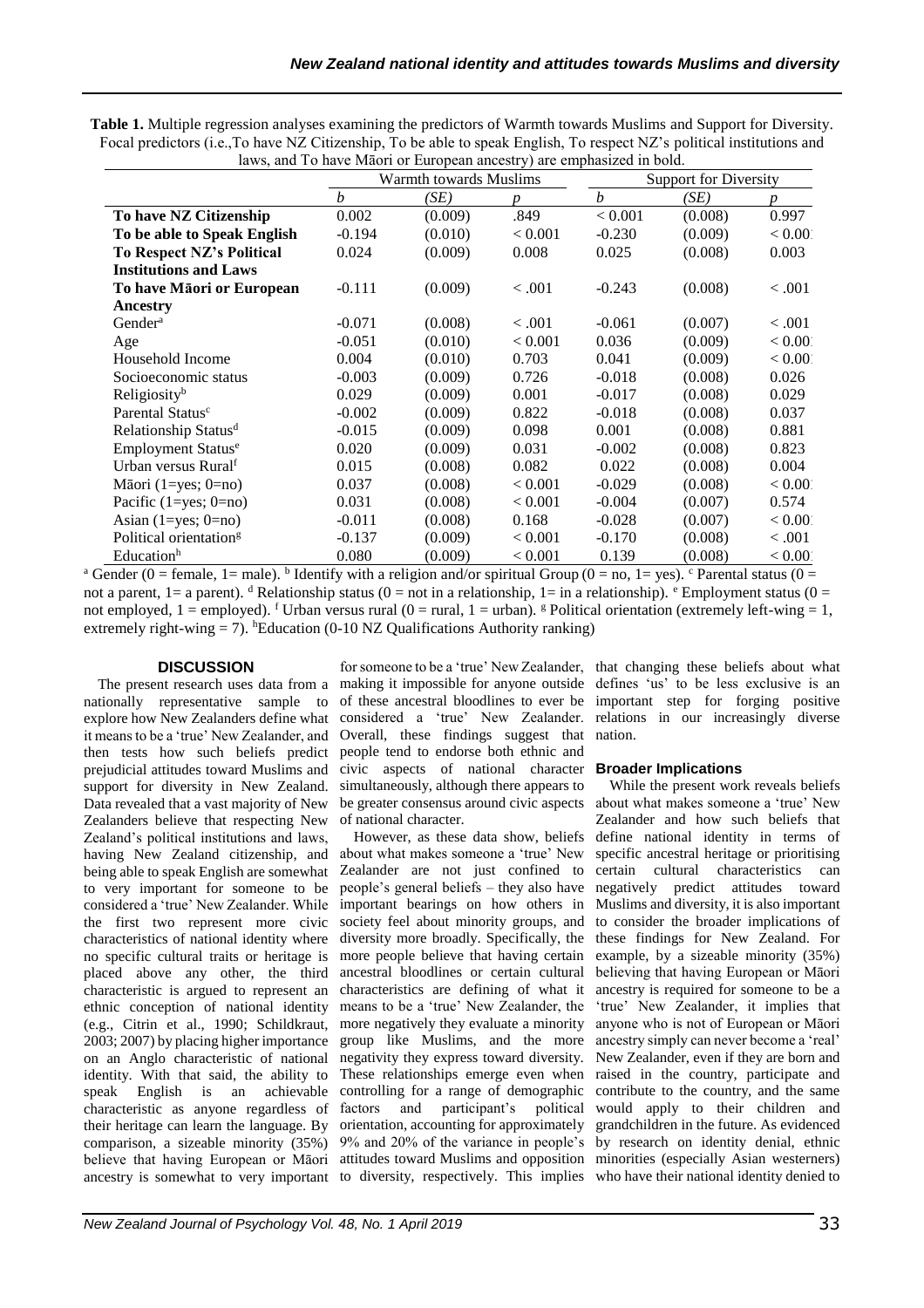them experience a host of negative Devos and Banaji (2005) demonstrated defining national identity in exclusive emotions, reduced life satisfaction, hope, that while participants of all races terms that prioritize specific cultural and increased depressive symptoms implicitly perceived African Americans characteristics or specific ethnic heritage (Cheryan & Monin, 2005; Huynh, Devos, and White Americans to be equally can have negative implications for & Smalarz, 2011; Wang, Minervino, & American, at an implicit or automatic creating an inclusive and equitable nation. Cheryan, 2013). Moreover, identity level, reaction-time measures revealed denial increases compensatory that White Americans were perceived to behaviours and unhealthy eating in order be more American than African to try fitting in (Guendelman, Cheryan, & Americans (for reviews, see Devos & Monin, 2011). The experience of identity Mohamed, 2014; Yogeeswaran & denial might be especially harmful for Dasgupta, 2014). In New Zealand, Sibley ethnic minorities who are second-and Liu (2007) demonstrated that both generation New Zealanders and those explicitly and implicitly, New Zealanders beyond as these individuals do not have a perceived both Māori and Europeans to sense of connection to any other place and be equally defining of New Zealand expect to be accepted in nations that claim national identity suggesting that Māori to possess inclusive and egalitarian ideals (e.g., Wang et al., 2013). This, we argue, is a significant challenge for New Zealand going forward. As the nation has experienced large increases in the ethnic diversity of its populace including people from East Asia, South Asia, the Middle East, the Americas, and Pacific Nations, the national inclusion of these groups will be a critical issue for the country in the coming decades. Defining national identity in ways that allows people of measures (Sibley & Liu, 2007). diverse backgrounds to feel fully accepted into society will be critically exclusion may have for minority group important for these individuals' health, members' psychological health, wellwell-being, and participation in wider being, and emotions (see Cheryan & society. In fact, some of our own recent Monin, 2005; Huynh et al., 2011; Wang research (Yogeeswaran, Shurmer, & et al., 2013), research demonstrates that Hewstone, 2019) reveals that when Asian such implicit beliefs also predict New Zealanders are exposed to video discriminatory behaviours and judgments messaging that frames New Zealand (Dasgupta & Yogeeswaran, 2011; Devos national identity as normatively civic, & Ma, 2013; Yogeeswaran & Dasgupta, they show greater national belonging, and 2010). For example, in the USA, implicit in turn a stronger desire for civic beliefs that 'real' Americans are White participation and engagement with wider predicts discriminatory job-hiring in society. However, video messaging that contexts that require national loyalty, and frames New Zealand national identity as more negative evaluations of public normatively ethnic in nature reduces Asian New Zealanders' sense of national belonging and decreases their desire for civic participation, as well as reduces their desire for engagement with wider society. Collectively, such work suggests that more attention is needed to consider how national identity is framed in order to examine its impact for both majority and minority groups.

An additional challenge going forward is that national inclusion needs to be internalized in order to create a more to vote for and who we are willing to hire equitable society. Many studies have shown that even when people explicitly perceive certain racial/ethnic groups as equally defining of the national identity, they may implicitly possess prototypes that certain groups are more authentic than others. For example, in the USA, that it is important to recognize that

were rightfully included at both the implicit and explicit levels, unlike in Australia where Aboriginal peoples were implicitly perceived as less 'Australian' (Sibley & Barlow, 2009). However, even in New Zealand, New Zealanders of Asian descent who participants were explicitly told were New Zealand citizens born and raised in the country were still not considered to be New Zealanders as evidenced by both implicit *and* explicit

Beyond the implications such policy promoted by an Asian American (Yogeeswaran & Dasgupta, 2010). Similarly, implicit conflation between Whiteness and American identity predicted reduced willingness to vote for Barack Obama during the 2008 Presidential election (Devos & Ma, 2013). Such studies reveal that how we define who belongs in the country and who counts as a 'true' member has direct implications for our own behaviour and judgment, including who we are willing for certain jobs. Moreover, such beliefs also negatively impact psychological outcomes for minority groups experiencing national exclusion making it an important issue for future work. Taken together with the present data, we argue

#### **References**

- Atkinson, J., Salmond, C., & Campton, P. (2014). *NZDep 2013 Index of Deprivation*. Dunedin: University of Otago.
- Bloemraad, I., Korteweg, A., & Yurdakul, G. (2008). Citizenship and immigration: Diversity, assimilation, and challenges to the nation-state. *Annual Review of Sociology, 34*.
- Breugelmans, S. M., & van de Vijver, F. J. R. (2004). Antecedents and components of majority attitudes toward diversity in the Netherlands. *Applied Psychology An International Review, 53*(3), 400-422. [https://doi.org/10.1111/j.1464-](ttps://doi.org/10.1111/j.1464-0597.2004.00177.x) [0597.2004.00177.x](ttps://doi.org/10.1111/j.1464-0597.2004.00177.x)
- Brubaker, R. (2009). *Citizenship and nationhood in France and Germany*: Harvard University Press.
- Cheryan, S., & Monin, B. (2005). "Where are you really from?": Asian Americans and identity denial. *Journal of Personality and Social Psychology, 89*(5), 717-730. [https://doi.org/10.1037/0022-](ttps://doi.org/10.1037/0022-3514.89.5.717) [3514.89.5.717](ttps://doi.org/10.1037/0022-3514.89.5.717)
- Citrin, J., Reingold, B., & Green, D. P. (1990). American identity and the politics of ethnic change. *The Journal of Politics, 52*(4), 1124-1154. [https://doi.org/10.2307/2131685](ttps://doi.org/10.2307/2131685)
- Dasgupta, N., & Yogeeswaran, K. (2011). Obama-nation? Implicit beliefs about American nationality and the possibility of redefining who counts as 'truly' American. In G. S. Parks & M. W. Hughey (Eds.), *The Obamas and a Post-Racial America?* (pp. 72-90). New York, NY: Oxford University Press.
- Devos, T., & Banaji, M. R. (2005). American = White? *Journal of Personality and Social Psychology, 88*(3), 447-466. [https://doi.org/10.1037/0022-](ttps://doi.org/10.1037/0022-3514.88.3.447) [3514.88.3.447](ttps://doi.org/10.1037/0022-3514.88.3.447)
- Devos, T., & Ma, D. S. (2013). How "American" is Barack Obama? The role of national identity in a historic bid for the White House. *Journal of Applied Social Psychology, 43*(1), 214-226. [https://doi.org/10.1111/jasp.12069](ttps://doi.org/10.1111/jasp.12069)
- Devos, T., & Mohamed, H. (2014). Shades of American identity: Implicit relations between ethnic and national identities: Shades of American Identity. *Social and Personality Psychology Compass, 8*(12), 739-754.
- [https://doi.org/10.1111/spc3.12149](ttps://doi.org/10.1111/spc3.12149)
- Ghumkhor, S. (2019). The hypocrisy of New Zealand's 'this is not us' claim: Is Brenton Tarrant really an aberration?